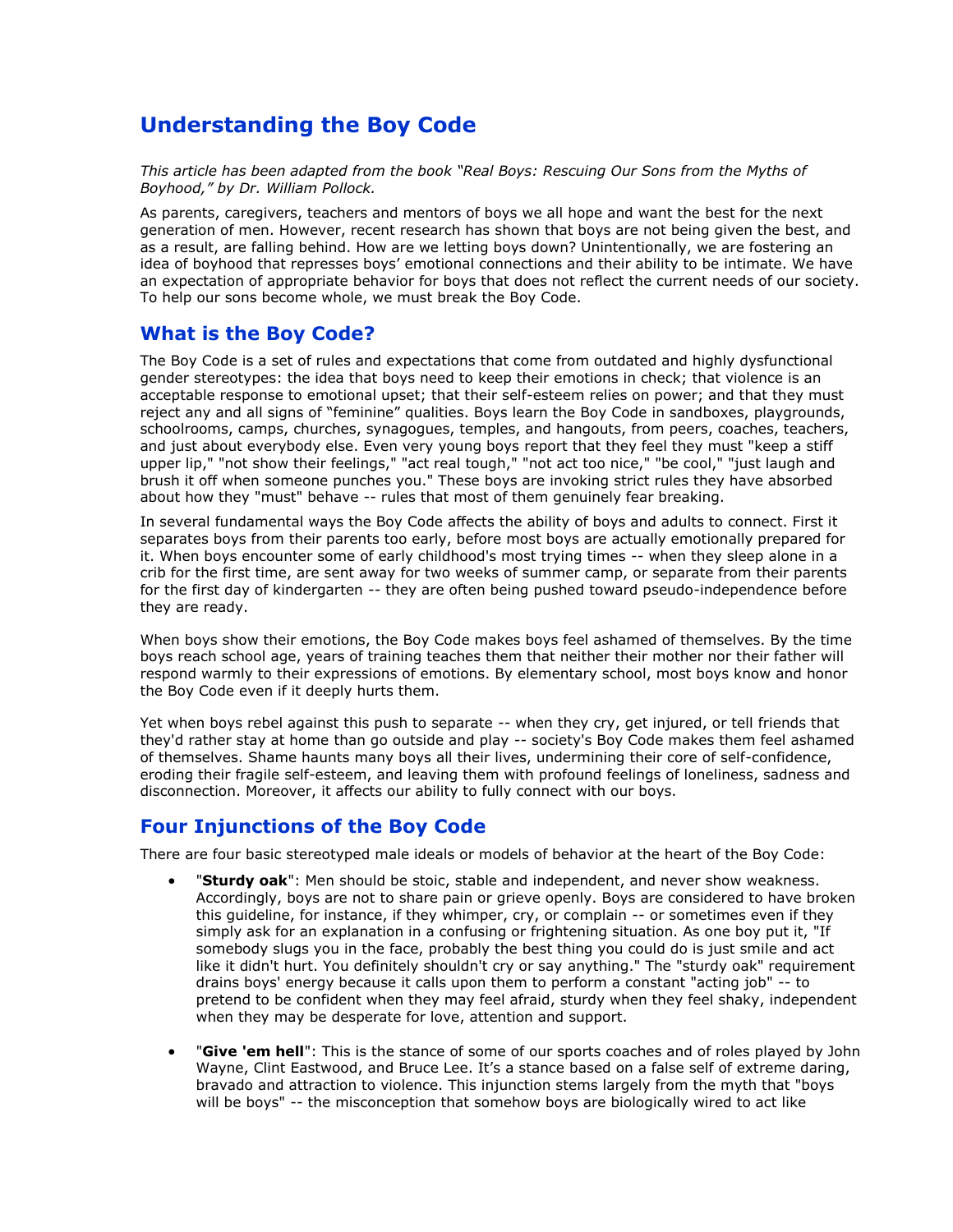macho, high-energy, even violent supermen. This is the Boy Code requirement that leads many boys to "dare" each other to engage in risky behaviors and causes some parents to simply shrug their shoulders if their sons injure themselves or others.

- "**Big wheel**": The imperative men and boys feel to achieve status, dominance and power. Or, understood another way, the "big wheel" refers to the way in which boys and men are taught to avoid shame at all costs, to wear the mask of coolness, to act as though everything is going all right, as though everything is under control, even if it isn't. This Boy Code imperative leads many boys and men to push themselves excessively at academic or careerrelated work, often in an effort to repress feelings of failure or unhappiness.
- "**No sissy stuff**": Perhaps the most traumatizing and dangerous injunction thrust on boys and men is the literal gender straitjacket that prohibits boys from expressing feelings or urges seen (mistakenly) as "feminine" -- dependence, warmth, empathy. According to the ideal of "no sissy stuff" such feelings and behaviors are taboo. Rather than being allowed to explore these emotional states and activities, boys are prematurely forced to shut them out, to become self-reliant. And when boys start to break under the strain, when nonetheless they display "feminine" feelings or behaviors, they are usually greeted not with empathy but ridicule, with taunts and threats that shame them for their failure to act and feel in stereotypically "masculine" ways. And so boys become determined never to act that way again -- they bury those feelings.

# **Effects of the Boy Code**

Even when boys appear sad or afraid, our culture lets them know in no uncertain terms that they had better toughen up and "tough it out" by themselves. The feelings boys are forced to repress become so troubling that some boys may show apparent symptoms of Attention Deficit Disorder, and serious conduct disorders, become depressed, and -- when they're older -- turn to alcohol or drugs. Indeed, the same kind of shame that silences adolescent girls from expressing their true voice affects boys at a much younger age -- at the age of five or six.

The good news is that neither boys nor the adults who care for them need to live by these rules. Boys can rebel against them and revise the code for boys and girls so that they can experience a broad range of feelings and behaviors. Parents do not have to resist their deepest feelings for their sons or let myths about boys overwhelm the wisdom of their own instincts. Together we can unlearn the Boy Code. Together we can insist on enjoying close, emotionally rich relationships, based on connection instead of disconnection. There is not one single healthy path to mature masculinity. Boys' selfesteem is, of course, essential to their emotional growth and academic achievement, and it is dependent on having their "real" voices heard and genuine selves responded to with genuine understanding.

# **Tips for Breaking the Boy Code**

On the whole, boys tend to seek attachment less through asking for it directly, and more by trying to bring it about indirectly or through actions. Here are some tips for parents who are trying to break the Boy Code:

- **Give your son your undivided attention every day**
	- This means you're not speaking with someone else, you're not simultaneously trying to cook, clean, read or do some other task. You're listening closely. He's got your attention. While sometimes he may not want to talk -- while he may just want to play a game, get some help on his homework or complain about having to do chores -- showing him this attention, even if he doesn't always soak it up, gives him the message that you're there, that you care, and that he has a daily time and place when he can share things with you. It's not important that he always unload heavy emotions on you. And he may signal that he prefers to talk about things at some later point. He just needs to feel your regular loving presence and know that you're eager to know what's happening in his world.

### **Encourage the expression of the full range of emotions**

From the moment a boy is born and throughout his life, it's important he gets the message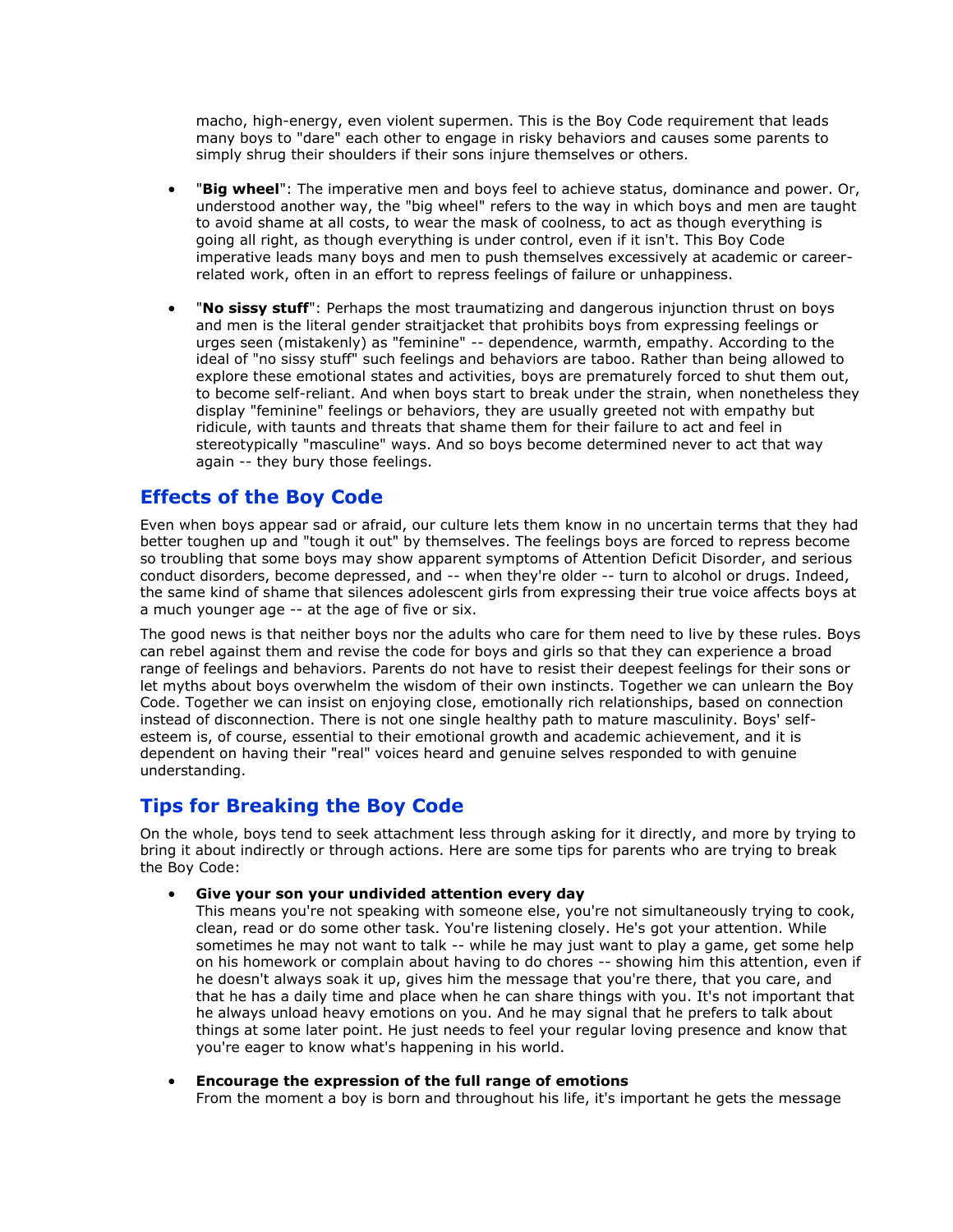that all of his emotions are valid. Rather than forcing him to constantly smile or laugh, we also need to show him we're receptive to his sadness, fear or other painful emotions. Let him know you understand how he's feeling, and show him with your words, facial expressions and gestures that you respect and understand his genuine feelings. With toddlers and school-age boys, we need to ask questions -- "What happened?" "Are you feeling sad about something?" "What's making you unhappy?" -- and, again, express our empathy -- "Gee, that sounds unfair!" "I'm sorry it hurts so much." We also need to use a broad range of emotion words - happy, sad, tired, disappointed, scared, nervous -- rather than limiting our discussion of emotions to words such as "anger" that force boys to channel the gamut of their feelings into one word and one emotion.

### **Avoid teasing or taunting your son**

When a boy expresses vulnerable feelings, avoid teasing or taunting him. While its natural to want to be playful with our sons, and though showing him a sense of levity and good cheer sometimes helps him to overcome unpleasant feelings or situations, by and large it's important that we not "cut off" his painful emotions by teasing or taunting him. So, for example, when he comes home and complains that his teacher told him he needs a haircut, rather than teasing that he "sure looks like a real fuzz ball," ask him how his teacher's comments made him feel, hear him out, and tell him that you too don't appreciate what the teacher said. Ask him if he'd like to talk about it, and if so, listen to what he'd like to share with you and try to mirror back in an empathetic way the feelings you sense he's trying to convey. Teasing and taunting rarely heal the boy. Empathy, however, goes miles to help him learn how to express and cope with a broad range of feelings.

#### **Avoid using shaming language**

Research, as well as everyday observation, reveals that parents often -- although unintentionally -- use shaming language with their male children that they do not use with girls. It's important to find ways to talk with boys that do not shame them, and that they can respond to. If a boy does something that surprises or concerns you, a natural reaction is to ask, "How could you do that?" But that implies that the act, whatever it was, was wrong and casts the boy in the role of the evil perpetrator. Rather, you might ask, "What's going on?" or "What happened?" which suggests that you have not formed a judgment about the situation under discussion.

#### **Look behind anger, aggression and rambunctiousness**

In so many cases, a boy who seems angry, displays a lot of aggression, or is constantly rambunctious is indirectly asking for our help. If you notice a boy who's acting in such ways, try to create a setting where he'll feel comfortable talking with you and then ask him how things are with him. With a young boy, you might not be able to ask him a lot of direct questions -- and he may not yet be able to talk about feelings in a clear way -- but try your best to get a sense of what he's feeling. For instance, if you notice that your son has seemed angry a lot lately, you might say, "Gosh, you've seemed upset a lot. Is everything OK?" Try to get a sense of what might be deeper, more vulnerable feelings that are motivating his anger or rowdy behavior. You might even tell him that sometimes when we act irritably or show aggression, we might be feeling sadness or other upset feelings.

#### **Express your love and empathy openly and generously**

Despite all the messages you might receive about "letting go" of your son, of not staying too attached to him, of not "babying" him, you simply can never show him too much love or empathy. Cutting off your affection and support, to let him "stand on his own" can actually traumatize him. Tell your boy that you love him as often as you like. Give him hugs. Tell him you're proud of him and that you care about him. Stay involved in his emotional life. Seek opportunities to connect with him for moments of playful closeness and emotional sharing. If he asks you to let him alone, give him the space that he needs, but let him know that you love him very much and that when he's ready to spend time together, you'll be up for it. You cannot "spoil" you son with too much love or attention. You will not make him "girl-like" or "feminine" by maintaining a close relationship. There's simply no such thing as too much love!